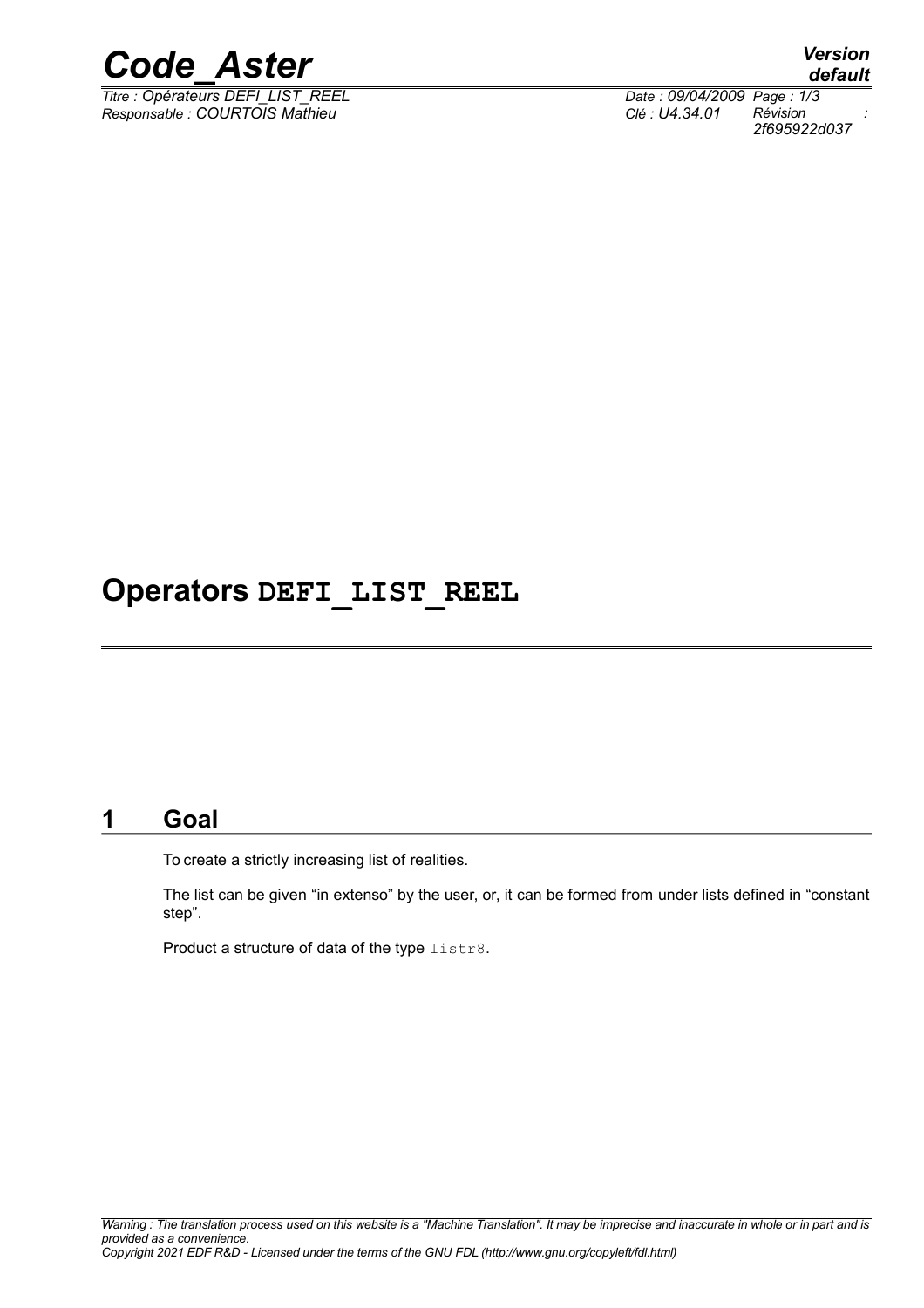# *Code\_Aster Version*

*Titre : Opérateurs DEFI\_LIST\_REEL Date : 09/04/2009 Page : 2/3 Responsable : COURTOIS Mathieu Clé : U4.34.01 Révision :*

*2f695922d037*

## **2 Syntax**

```
Lr [listr8] = DEFI_LIST_REEL
   ( / ♦ VALE= lr8 , [l_R]
          / ♦ DEBUT= debu , [R]
               \blacklozenge INTERVALLE= (F ( \blacklozenge JUSQU A = r1, [R]
                                  / NUMBER = n1, [I]\angle NOT = r2, [R]
                           ), ),
          \Diamond INFORMATION = / 1
[DEFECT]
                    /2◊ TITLE = title , [l_Kn]
  )
```
## **3 Operands**

#### **3.1 Operand VALE**

VALE =  $\ln 8$ 

List of realities which will form the structure of data listr8 result. This list can be built starting from a list Python.

#### **3.2 Operand BEGINNING**

♦ BEGINNING =

It is the first reality of the list of realities which one wants to build.

#### **3.3 Operand INTERVAL**

- $INTERVAL$  =
	- $\bullet$  JUSQU A = r1

It is the end of the interval which one will cut out with a constant step.

 $\frac{1}{2}$  NUMBER = n1

It is the number of steps which one wants in the interval which ends in  $r1$ .

 $/$  NOT =  $r2$ 

It is the step of division interval.

### **3.4 Operand INFORMATION**

◊ INFORMATION = I

Indicate the level of impression of the results of the operator.

*Warning : The translation process used on this website is a "Machine Translation". It may be imprecise and inaccurate in whole or in part and is provided as a convenience. Copyright 2021 EDF R&D - Licensed under the terms of the GNU FDL (http://www.gnu.org/copyleft/fdl.html)*